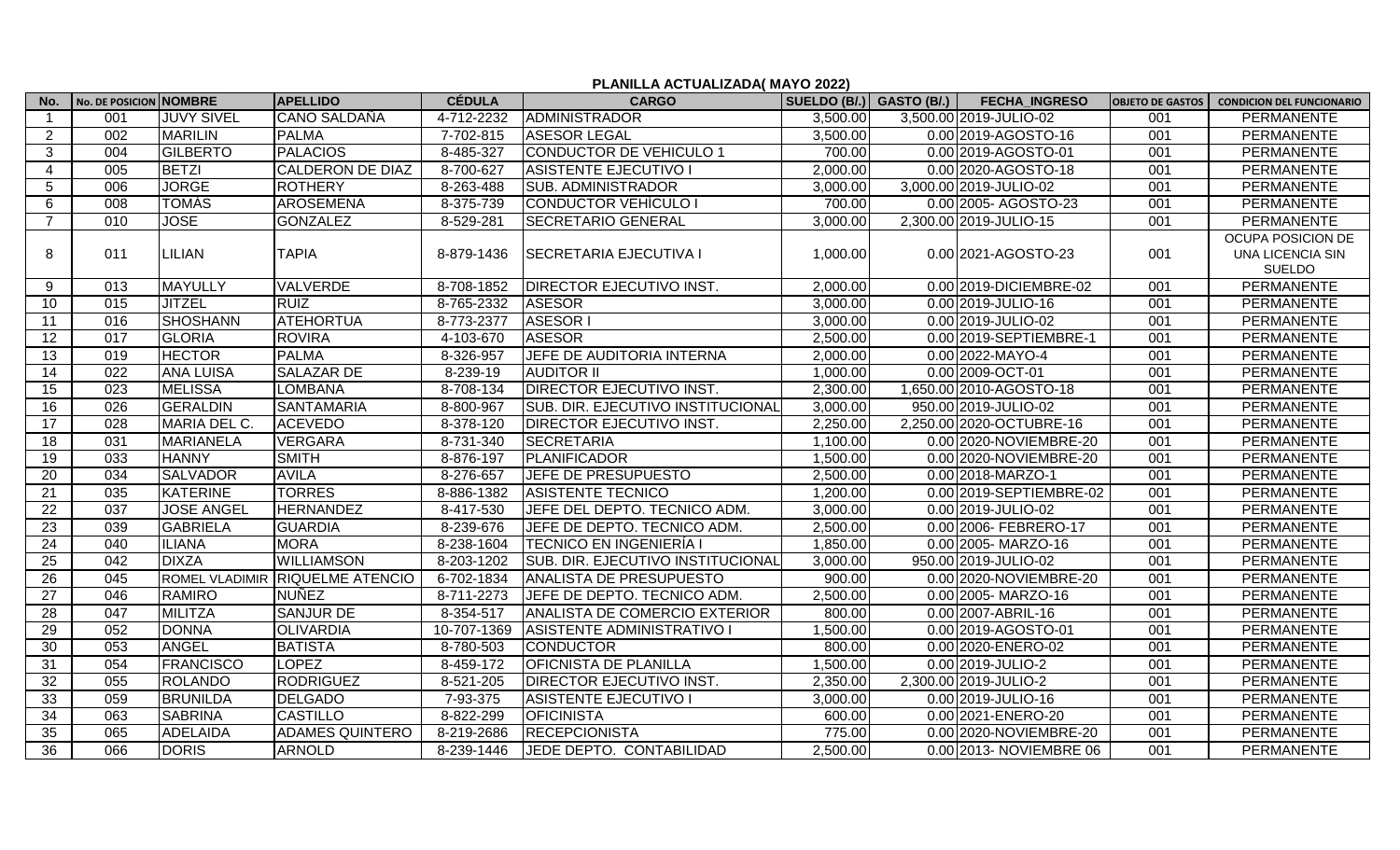| 37              | 067              | <b>MIXILA</b>         | <b>RIVERA</b>     | 4-271-52    | <b>OFICINISTA DE PLANILLAS</b>       | 900.00   | 0.00 2019-OCTUBRE-01     | 001 | PERMANENTE        |
|-----------------|------------------|-----------------------|-------------------|-------------|--------------------------------------|----------|--------------------------|-----|-------------------|
| $\overline{38}$ | 069              | <b>PABLO</b>          | <b>SOSA</b>       | $8-505-128$ | <b>JEFE DEL DEPTO. DE COMPRAS II</b> | 2,800.00 | 0.00 2019-JULIO-2        | 001 | PERMANENTE        |
| 39              | 072              | <b>CARMEN</b>         | CANO              | $8-271-386$ | <b>JEFE SERVICIOS GENERALES</b>      | 2,000.00 | 0.00 2013-ABRIL-16       | 001 | <b>PERMANENTE</b> |
| 40              | $\overline{073}$ | <b>RICARDO</b>        | <b>RODRIGUEZ</b>  | 8-766-1389  | COORDINADOR DE TRANSPORTE            | 700.00   | 0.00 2019-DICIEMBRE-20   | 001 | <b>PERMANENTE</b> |
| 41              | 074              | <b>HORACIO</b>        | <b>GUDIÑO</b>     | 8-395-186   | <b>INSPECTOR JEFE</b>                | 1,600.00 | 0.00 2005 - OCTUBRE-21   | 001 | <b>PERMANENTE</b> |
| 42              | $\overline{076}$ | <b>ANDRES</b>         | <b>LOO</b>        | 8-347-30    | INGENIERO SISTEMAS COMPUTACIONALES   | 1,500.00 | 0.00 2010-AGOSTO-23      | 001 | <b>PERMANENTE</b> |
| 43              | $\overline{078}$ | <b>YERITZA</b>        | ARGÜELLES         | 8-382-597   | JEFE DE RECURSOS HUMANOS             | 3,000.00 | 0.00. 2015- JULIO-2      | 001 | <b>PERMANENTE</b> |
| 44              | $\overline{081}$ | <b>ERWIN</b>          | <b>RUJANO</b>     | 8-259-925   | <b>AYUDANTE GENERAL</b>              | 600.00   | 0.00. 2019-MAYO-22       | 001 | <b>PERMANENTE</b> |
| 45              | $\overline{082}$ | <b>FLOR</b>           | <b>MORALES</b>    | 8-795-1486  | <b>ASITENTE DE ABOGADO I</b>         | 800.00   | 0.00. 2016-OCTUBRE-17    | 001 | <b>PERMANENTE</b> |
| 46              | 083              | <b>JOSÉ</b>           | <b>JUÁREZ</b>     | 4-701-1032  | CONDUCTOR VEHÍCULO I                 | 600.00   | 0.00 2010-ABRIL-12       | 001 | PERMANENTE        |
| 47              | 084              | <b>JEOVANNI</b>       | <b>MERO</b>       | 8-382-540   | JEFE DEL DEPTO. TECNICO ADM.         | 3,500.00 | 0.00 2019-JULIO-16       | 001 | <b>PERMANENTE</b> |
| 48              | 086              | <b>DANIEL</b>         | <b>TORRES</b>     | 8-380-940   | <b>FONTANERO I</b>                   | 700.00   | 0.00 2006- SEPTIEMBRE-18 | 001 | PERMANENTE        |
| 49              | 087              | <b>LICENNY</b>        | <b>LÓPEZ</b>      | 9-718-2013  | <b>INSPECTOR DE PROYECTOS</b>        | 1,500.00 | 0.00 2011-MARZO-30       | 001 | PERMANENTE        |
| 50              | 089              | <b>DIOMEDES</b>       | <b>RODRÍGUEZ</b>  | 8-235-1330  | CARPINTERO I                         | 700.00   | 0.00 2015-ABRIL-7        | 001 | <b>PERMANENTE</b> |
| 51              | $\overline{093}$ | <b>DIDIMO</b>         | JIMÉNEZ           | 4-152-237   | <b>AYUDANTE GENERAL</b>              | 600.00   | 0.00 2007-ABRIL-16       | 001 | PERMANENTE        |
| 52              | 094              | <b>GINA ISABEL</b>    | NUÑEZ ALFONSO     | 8-916-1000  | <b>AYUDANTE GENERAL</b>              | 700.00   | 0.00 2020-DICIEMBRE-02   | 001 | PERMANENTE        |
| 53              | 096              | JOSÉ                  | MENÉNDEZ          | 8-236-286   | <b>AYUDANTE GENERAL</b>              | 600.00   | 0.00 2005- ENERO-01      | 001 | PERMANENTE        |
| 54              | 098              | <b>IREIKA</b>         | <b>IGLESIAS</b>   | 3-702-233   | <b>AYUDANTE GENERAL</b>              | 600.00   | 0.00 2020-NOVIEMBRE-20   | 001 | PERMANENTE        |
| $\overline{55}$ | 099              | YARIBETH              | <b>VERGARA</b>    | 8-708-1852  | <b>AYUDANTE GENERAL</b>              | 900.00   | 0.00 2019-OCTUBRE-01     | 001 | PERMANENTE        |
| 56              | 100              | <b>AGUSTÍN</b>        | <b>CASTILLERO</b> | 8-162-1653  | <b>ELECTRICISTA II</b>               | 1,500.00 | 0.00 2011-JULIO-21       | 001 | PERMANENTE        |
| 57              | 101              | <b>GERARDO</b>        | LEZCANO           | 4-111-781   | <b>ASISTENTE TECNICO</b>             | 1,800.00 | 0.00 2010-AGOSTO-30      | 001 | PERMANENTE        |
| 58              | 104              | <b>CARLOS ALBERTO</b> | <b>RUIZ</b>       | 8-397-630   | <b>JEFE DE MANTENIMINTO</b>          | 1,500.00 | 0.00 2021-ABRIL-20       | 001 | <b>PERMANENTE</b> |
| 59              | 106              | GERARDO               | <b>SANCHEZ</b>    | 8-734-1292  | ASISTENTE ADMINISTRATIVO I           | 1,100.00 | 0.00 2019-AGOSTO-01      | 001 | PERMANENTE        |
| 60              | 108              | LUIS                  | <b>VILLAVERDE</b> | 8-275-303   | QUIMICO I                            | 1,000.00 | 0.00 2005 - ENERO-01     | 001 | PERMANENTE        |
| 61              | 109              | NAPOLEÓN              | <b>DE MERA</b>    | 8-756-2165  | <b>ASISTENTE TECNICO</b>             | 1,500.00 | 0.00 2011-JULIO-20       | 001 | PERMANENTE        |
| 62              | $\overline{111}$ | <b>LUCIBELL</b>       | <b>PATRICIO</b>   | 8-709-797   | ING. SIST. COMPUTACIONALES           | 2,800.00 | 0.00 2005- ENERO-01      | 001 | PERMANENTE        |
| 63              | 114              | <b>MARIANO</b>        | <b>QUINTERO</b>   | 8-159-600   | JEFE DE DEPTO. TECNICO ADM.          | 3,000.00 | 0.00 2010-ABRIL-26       | 001 | PERMANENTE        |
| 64              | 120              | <b>ANA MARCELA</b>    | <b>ORTIZ</b>      | 8-303-747   | <b>ASISTENTE TECNICO</b>             | 2,000.00 | 0.00 2019-JULIO-16       | 001 | PERMANENTE        |
| 65              | 121              | <b>ALBERTO</b>        | <b>GONZALEZ</b>   | 8-818-2114  | <b>DIRECTOR EJECUTIVO INST.</b>      | 2,300.00 | 1,650.00 2019-AGOSTO-01  | 001 | PERMANENTE        |
| 66              | $\overline{122}$ | <b>DALYS</b>          | <b>DIAZ</b>       | 8-802-1962  | <b>SECRETARIA I</b>                  | 1,000.00 | 0.00. 2019-AGOSTO-01     | 001 | PERMANENTE        |
| 67              | 123              | <b>CRISTINA</b>       | <b>DIAZ</b>       | 8-824-88    | SECRETARIA EJECUTIVA I               | 2,000.00 | 0.00 2019-JULIO-16       | 001 | PERMANENTE        |
| 68              | 124              | <b>ALBERTO</b>        | <b>COWAN</b>      | 8-222-1368  | <b>JEFE DE SEGURIDAD</b>             | 2,500.00 | 0.00 2019-JULIO-16       | 001 | PERMANENTE        |
| 69              | 125              | <b>JOSUE</b>          | <b>MELENDEZ</b>   | 8-824-265   | <b>ASISTENTE ADMINISTRATIVO</b>      | 1,500.00 | 0.00 2019-JULIO-02       | 001 | PERMANENTE        |
| 70              | 126              | <b>CESAR</b>          | <b>NAVARRO</b>    | 8-857-121   | <b>ASISTENTE EJECUTIVO I</b>         | 1,000.00 | 0.00 2019-JULIO-16       | 001 | PERMANENTE        |
| $\overline{71}$ | 127              | <b>ARISTIDES</b>      | <b>PERALTA</b>    | 8-194-668   | <b>SUPERVISOR SEGURIDAD</b>          | 800.00   | 0.00 2006- ABRIL-01      | 001 | <b>PERMANENTE</b> |
| 72              | $\overline{128}$ | <b>LUIS CARLOS</b>    | <b>LOPEZ</b>      | 8-225-2242  | <b>INSPECTOR DE SEGURIDAD I</b>      | 650.00   | 0.00 2019-DICIEMBRE-20   | 001 | <b>PERMANENTE</b> |
| $\overline{73}$ | 129              | JOSÉ                  | <b>SANJUR</b>     | 4-712-2016  | <b>INSPECTOR DE SEGURIDAD</b>        | 675.00   | 0.00 2017-JUNIO-8        | 001 | <b>PERMANENTE</b> |
| $\overline{74}$ | 136              | <b>MANUEL</b>         | <b>SANTOS</b>     | 8-209-280   | <b>INSPECTOR DE SEGURIDAD</b>        | 700.00   | 0.00 2006- ABRIL-01      | 001 | <b>PERMANENTE</b> |
| 75              | 138              | <b>MAYTE</b>          | <b>PEREZ</b>      | 8-870-1358  | ASISTENTE DE CONTABILIDAD            | 1,000.00 | 0.00 2020-ENERO-08       | 001 | <b>PERMANENTE</b> |
| 76              | 139              | <b>DAYRA</b>          | <b>GONZALEZ</b>   | 8-364-345   | <b>ANALISTA FINANCIERO II</b>        | 2,000.00 | 0.00 2019-SEPTIEMBRE-13  | 001 | PERMANENTE        |